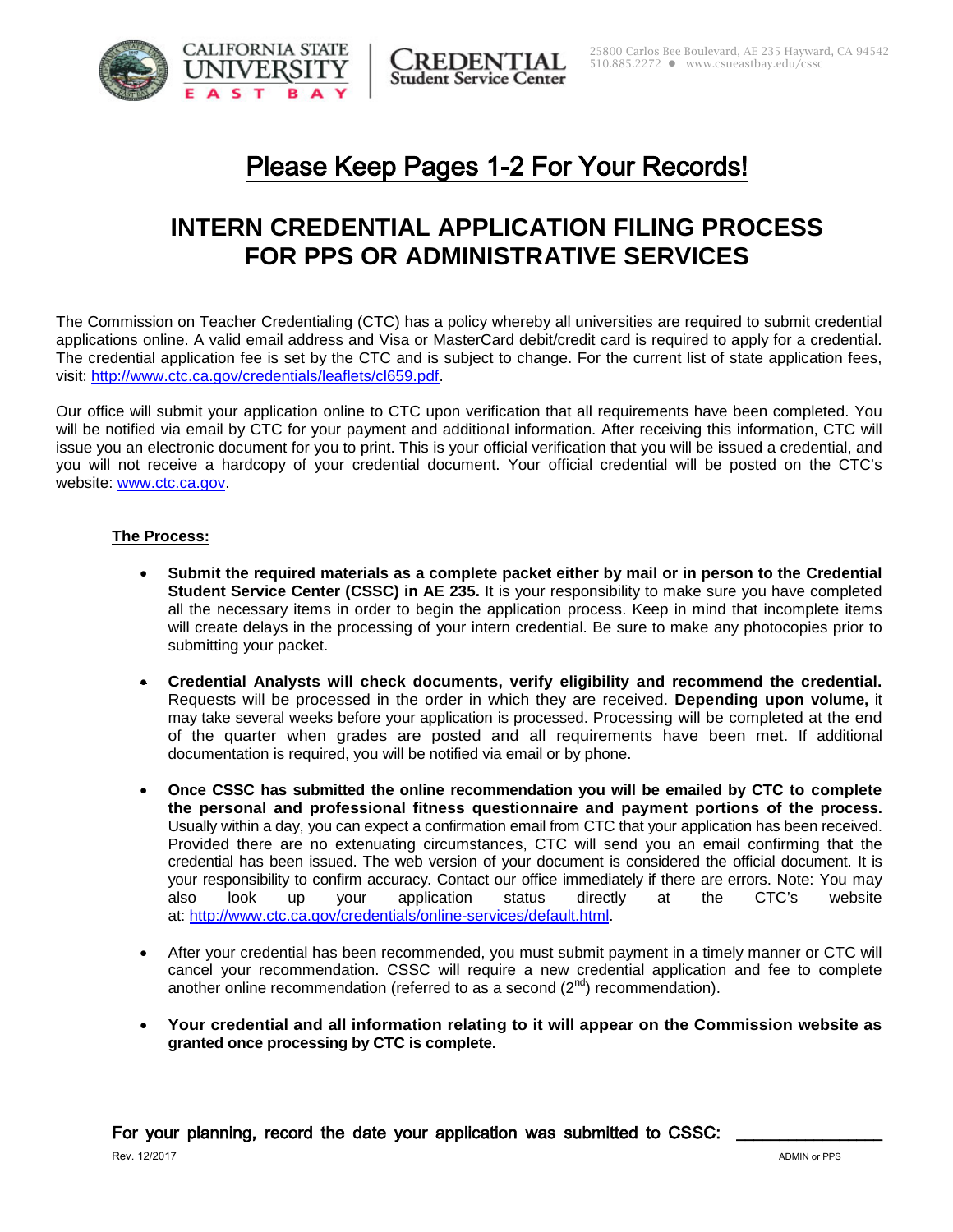## Requirements for All Programs:

Submit the items below, if you have not already done so:

- □ Printout from CTC website that shows All Documents held including the 'Document Number, Title, Issue Date, and Expiration Date'. Go to: [www.ctc.ca.gov,](http://www.ctc.ca.gov/) click on Search for an Educator, then Secured Search. Enter your SSN and Birth date to access your credentials held.
- □ Current negative T.B. test; test results are valid for 3 years for all programs
- □ Verification of the Basic Skills Requirement (BSR), i.e., CBEST is a common way to meet the BSR
- □ Completed CSUEB Credential Application
- □ Credential Processing Receipt form and \$25.00 for each credential document type. This may be paid by personal check or money order payable to CSU East Bay. We cannot accept cash or credit card.
- □ Valid email address that accepts correspondence from CSU East Bay and the Commission on Teacher Credentialing

#### Internship

- □ Bachelor's degree
- □ Current enrollment in program
- $\Box$  District contract or offer of employment (for PPS only)
- □ [Verification of Employment as an Administrator](https://www.ctc.ca.gov/docs/default-source/leaflets/cl777.pdf?sfvrsn=93bed076_2) (CL-777) (for admin only)
- □ [Verification of 5 years of Teaching Experience](http://www.csueastbay.edu/cssc/files/docs/forms-and-docs/cssc-office-cl-41exp-verificationofexperience.pdf) (CSUEB EXP) (for admin only, if not previously submitted)
- $\Box$  Department approval (see program coordinator)

#### Change of Employment Restriction on Internship

- $\Box$  District contract or offer of employment (for PPS only)
- □ [Verification of Employment as an Administrator \(CL-777\)](https://www.ctc.ca.gov/docs/default-source/leaflets/cl777.pdf?sfvrsn=93bed076_2) (for admin only)
- □ Department approval
- $\Box$  Applicable application and fees.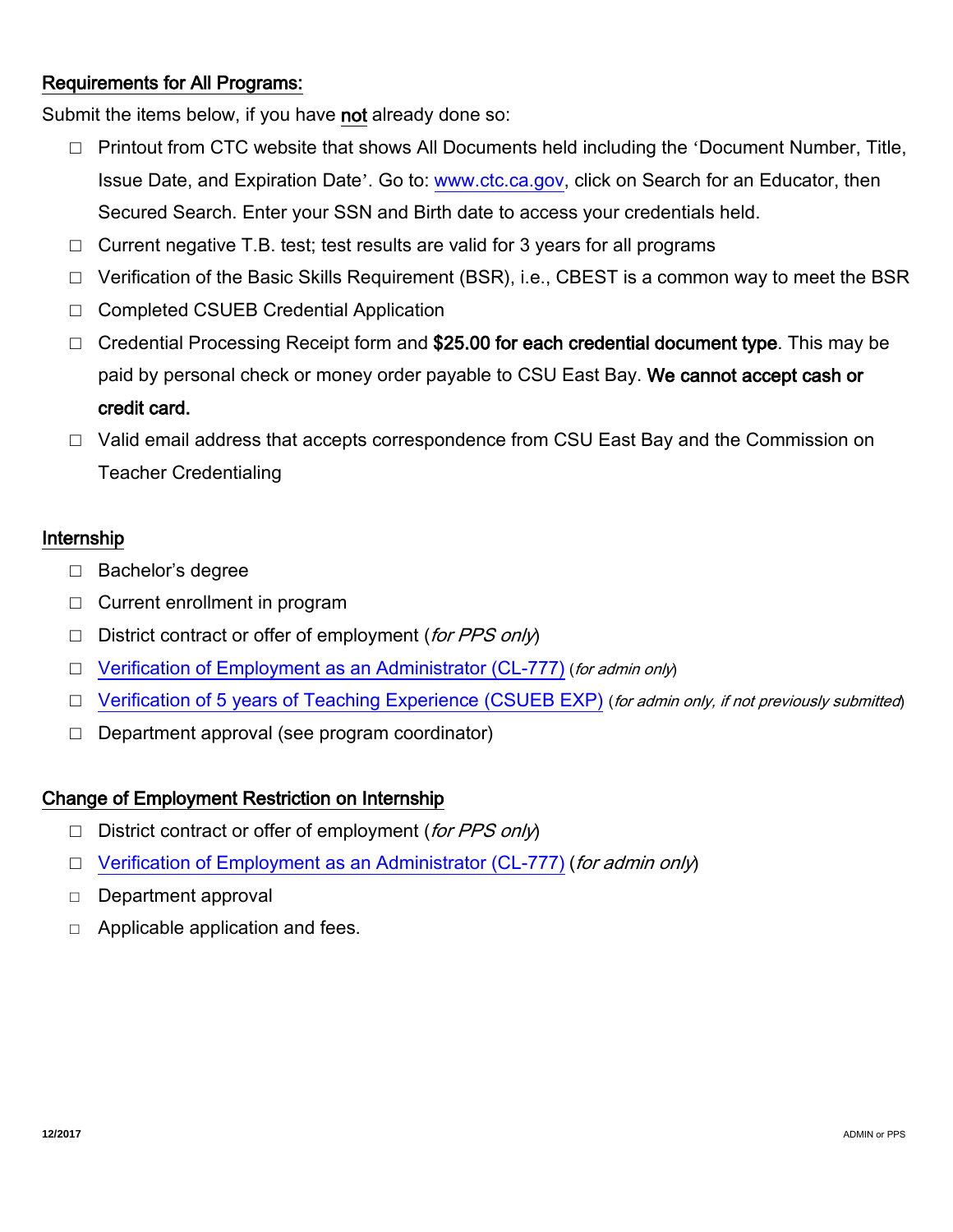**Please return completed application packet and credential processing fee to: CSU East Bay / Credential Student Service Center**

**FOR OFFICE USE ONLY**  $\overline{\text{Check#}}$ Amount: \_\_\_\_\_\_ Staff Initials: Date: \_\_\_\_\_\_\_\_\_

**25800 Carlos Bee Blvd., AE 235 / Hayward, CA 94542-3075**

Please type or write legibly. Please list name as it will appear on the credential document.

| Last                                                                                                                                                                                                                                                                                                                  | First                                                                                                                                                                                                                                                       | Middle                             |  |  |
|-----------------------------------------------------------------------------------------------------------------------------------------------------------------------------------------------------------------------------------------------------------------------------------------------------------------------|-------------------------------------------------------------------------------------------------------------------------------------------------------------------------------------------------------------------------------------------------------------|------------------------------------|--|--|
|                                                                                                                                                                                                                                                                                                                       | Contact Phone: (Contact Phone: (Contact Phone: Contact Phone: Contact Phone: Contact Phone: Contact Phone: Contact Phone: Contact Phone: Contact Phone: Contact Phone: Contact Phone: Contact Phone: Contact Phone: Contact Ph<br>(if different than above) |                                    |  |  |
|                                                                                                                                                                                                                                                                                                                       | Net ID#: _________________________Date of Birth: _______/______/__________Social Security: _______-___________                                                                                                                                              |                                    |  |  |
| If applicable, indicate: - (dash) or _ (underscore)--circle one.                                                                                                                                                                                                                                                      |                                                                                                                                                                                                                                                             |                                    |  |  |
|                                                                                                                                                                                                                                                                                                                       | PAYMENT REQUIRED TO CTC WITHIN 90 DAYS OF RECOMMENDATION                                                                                                                                                                                                    |                                    |  |  |
| For Teaching Credentials only, answer the following question(s) required for CTC reporting purposes:<br>Are you a native English speaker? ______Yes ______No If not a native speaker, what is your primary language? __________________________<br>Please check the type of Credential and term you are applying for: |                                                                                                                                                                                                                                                             |                                    |  |  |
| <b>Types of Authorizations (required)</b>                                                                                                                                                                                                                                                                             | <b>Terms of Authorizations (required)</b>                                                                                                                                                                                                                   |                                    |  |  |
|                                                                                                                                                                                                                                                                                                                       | $\Box$ Internship                                                                                                                                                                                                                                           | SPACE BELOW IS FOR OFFICE USE ONLY |  |  |
| □ Pupil Personnel Services                                                                                                                                                                                                                                                                                            |                                                                                                                                                                                                                                                             |                                    |  |  |
| School Psychology<br>$\Box$                                                                                                                                                                                                                                                                                           |                                                                                                                                                                                                                                                             |                                    |  |  |
| <b>School Counseling</b><br>$\Box$                                                                                                                                                                                                                                                                                    | □ 2 <sup>nd</sup> Recommendation Request                                                                                                                                                                                                                    |                                    |  |  |
| □ Administrative Services                                                                                                                                                                                                                                                                                             |                                                                                                                                                                                                                                                             |                                    |  |  |
|                                                                                                                                                                                                                                                                                                                       |                                                                                                                                                                                                                                                             |                                    |  |  |
|                                                                                                                                                                                                                                                                                                                       |                                                                                                                                                                                                                                                             |                                    |  |  |
|                                                                                                                                                                                                                                                                                                                       |                                                                                                                                                                                                                                                             |                                    |  |  |
|                                                                                                                                                                                                                                                                                                                       |                                                                                                                                                                                                                                                             |                                    |  |  |

I authorize CSU East Bay to release information concerning my credential application to appropriate inquiring school districts and offices and to forward my credential application and supporting materials to the Commission on Teacher Credentialing for issuance of the credential I have requested.

Signature Date Date Contract of the Contract of the Contract of the Date Date Date Date Date Contract of the Date Date Of the Date of the Date of the Date of the Date of the Date of the Date of the Date of the Date of the